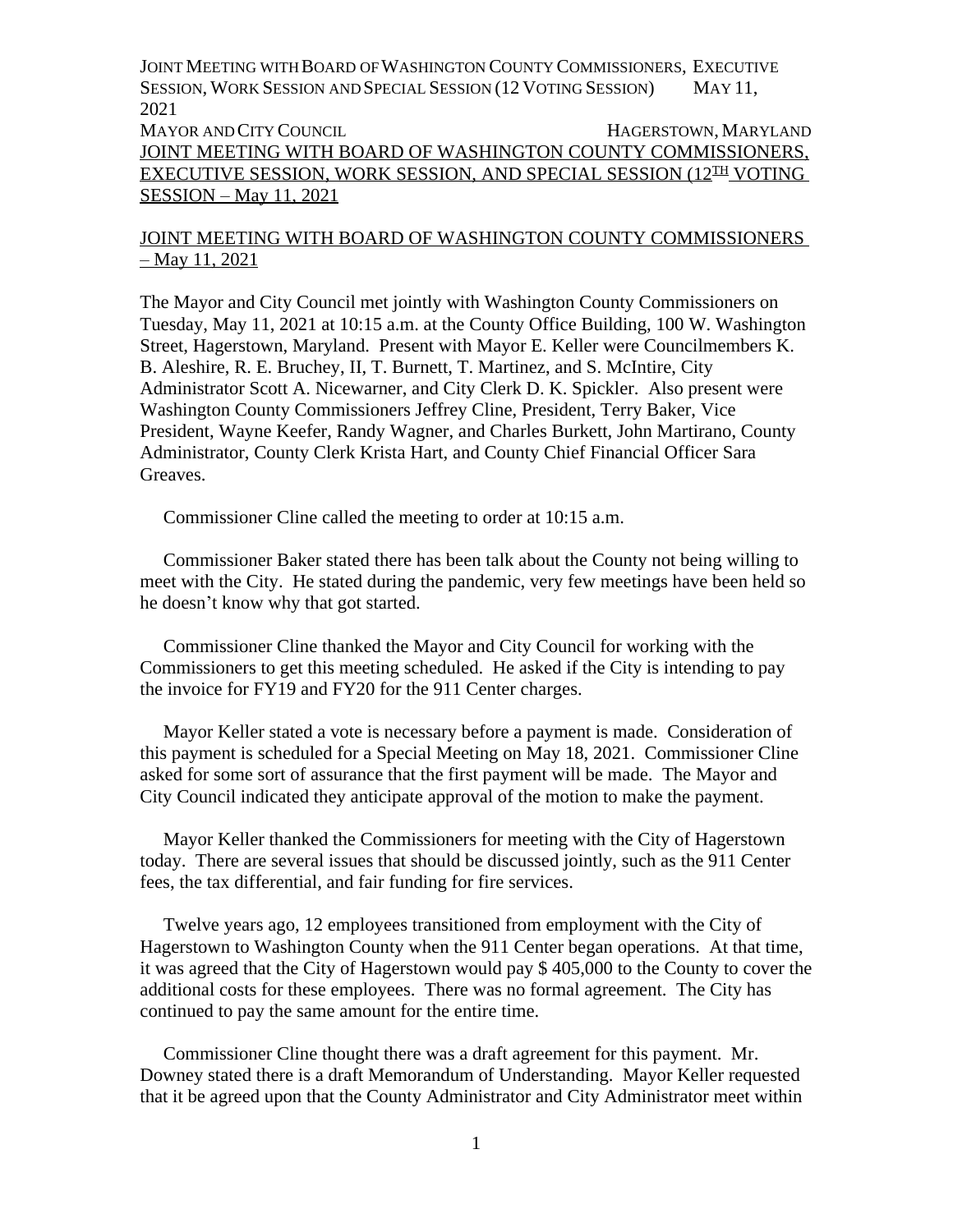MAYOR AND CITY COUNCIL HAGERSTOWN, MARYLAND

two weeks to review the formula used to establish the amount to be paid since most of the 12 employees are no longer working at the 911 Center.

 The tax differential received by City taxpayers is the same as for all other municipalities in Washington County. Approximately 21% of the County tax base is located within the City of Hagerstown. Hagerstown provides more services than many of the other municipalities but they receive the same differential. This seems unfair for City taxpayers. Mayor Keller asked that the Commissioners consider using the Allegany County model for establishing a different, individual tax differential for each municipality for duplication of services. The Mayor and City Council and City staff feel this would be a more equitable model to use than the current calculation. Mayor Keller understands this is a difficult ask and it will be a difficult conversation. As the Commissioners represent all Washington County residents, the Mayor and City Council are asking for more specific conversations on this issue for County taxpayers who are also City taxpayers.

 Mayor Keller pointed out there is a City funded and operated fire service in Hagerstown. In November of 2020, Fire Chief Steven Lohr, Police Chief "Joey" Kifer, Chief David Hays, and Sheriff Mullendore met to review the cost of shared services between all four entities. From this meeting, it was determined that the County would owe the City approximately \$ 406,000 for shared services. County taxpayers pays for County fire service. City taxpayers pay for County and City fire services. The County has utilized the City's burn training center free of charge for many years. Mayor Keller stated the City of Hagerstown has no seat on the governance model or the Emergency Services Advisory Council (ESAC). She requested that Hagerstown be granted the right to be part of these meetings.

 Mayor Keller invited the Commissioners to a joint meeting with the Mayor and City Council on July 13, 2021 or July 20, 2021 at City Hall. She requested that quarterly meetings be scheduled. The 2 x 2 Committee could be reactivated to dive into these issues.

 Commissioner Cline suggested rotating the members of the 2 x 2 Committee so that everyone has the opportunity to participate. Mayor Keller stated the more informed everyone is, the better they can work together.

 Commissioner Wagner is willing to work together with the Mayor and City Council. He pointed out the Commissioners do support Hagerstown citizens. Examples of working together include the Maryland Theatre, schools, the Urban Improvement Plan (UIP), and reconstruction of Wesel Boulevard.

Mayor Keller agreed there has a been good working relationship on projects.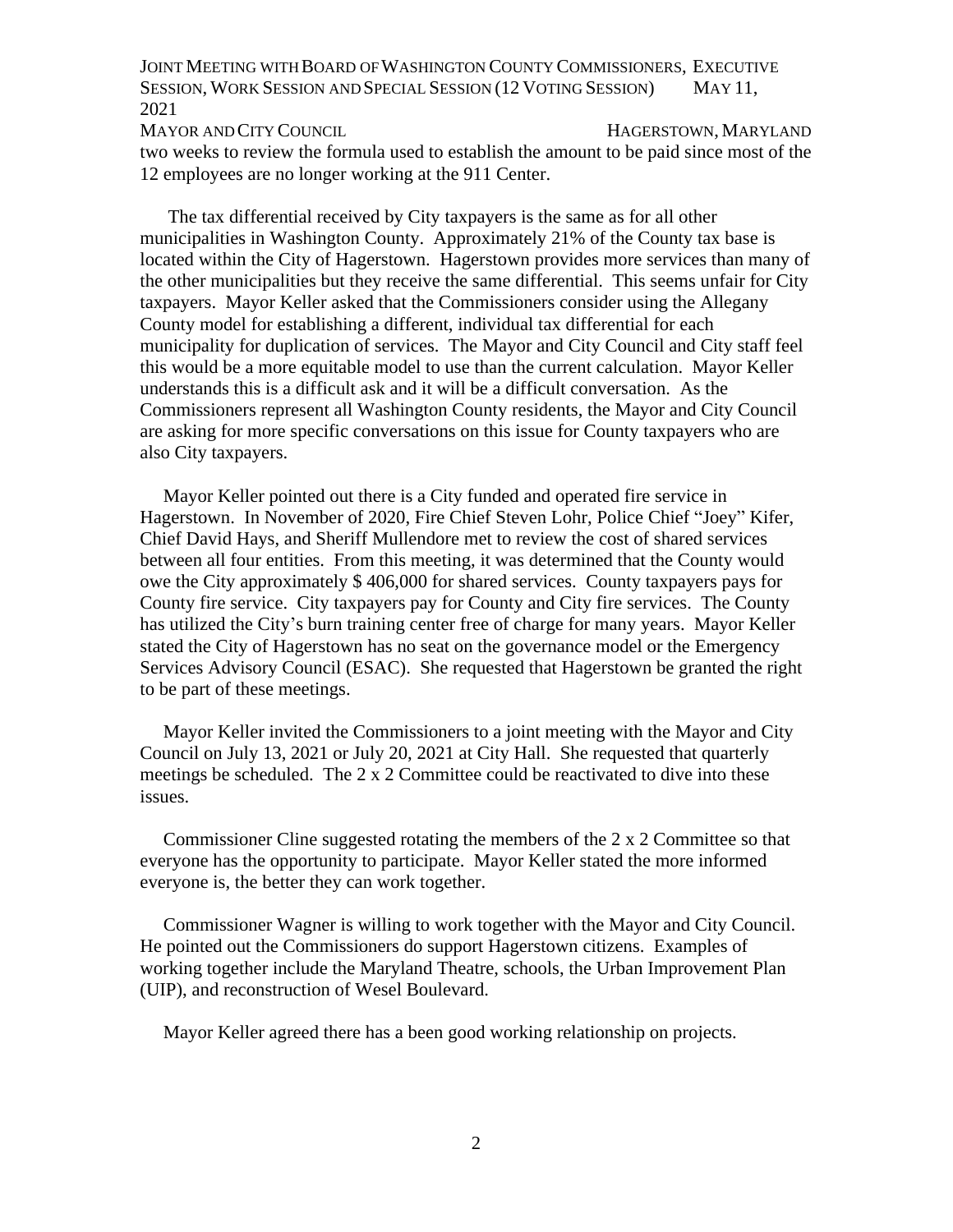### MAYOR AND CITY COUNCIL HAGERSTOWN, MARYLAND

 Councilmember Bruchey noted the benefit of transferring employees to the County for the 911 Center in 2009 was beneficial for the County because they did not have to recruit dispatchers. He asked how many other municipalities pay for 911 services.

 Mr. Downey indicated no other municipality has dedicated employees at the Center. Commissioner Wagner stated \$ 400,000 is a tremendous value. Nine employees are needed to cover Hagerstown and the County maintains equipment and those employees, as well as others.

 Commissioner Burkett reviewed the actions from 2009 and he understood the City would pay 85% of the cost for the 12 employees into the future, regardless of whether those same employees were there.

 Councilmember Aleshire pointed out there is more language within those actions. He noted this can't be a single item discussion. It has to be recognized that there is disparity, including the amount of funding the 6 City volunteer fire stations receive from the County in comparison to what the other 21 volunteer fire stations receive.

 Commissioner Baker asked that CRS be included in the discussion. It was noted CRS is a private entity and is not affiliated with either government body.

 Commissioner Cline confirmed the Commissioners are willing to meet and talk with the Mayor and City Council about the 911 Center payment, the tax differential, and fire funding. This is correct.

 Mr. Martirano confirmed the initial discussion will be between the Administrators regarding the 911 Center issues. It would be difficult to deal with all the issues at one time.

 Mayor Keller stated the Mayor and City Council were hopeful in 2017 that joint discussions would continue but that didn't happen.

 Mr. Nicewarner suggested starting with a discussion about the 911 Center funding and the mutual aid agreement the Chiefs developed last fall. Commissioner Baker stated that document was signed with no Commissioner input. Mr. Nicewarner stated their intent was to bring the document to the elected officials for both bodies.

 Mr. Nicewarner stated the American Rescue Plan Act (ARPA) could provide \$ 50 million over two years in Washington County. By working together, the Commissioners and the Mayor and City Council can make a transformative difference in the community with that amount of funding.

This portion of the meeting was completed at 10:45 a.m.

#### EXECUTIVE SESSION – May 11, 2021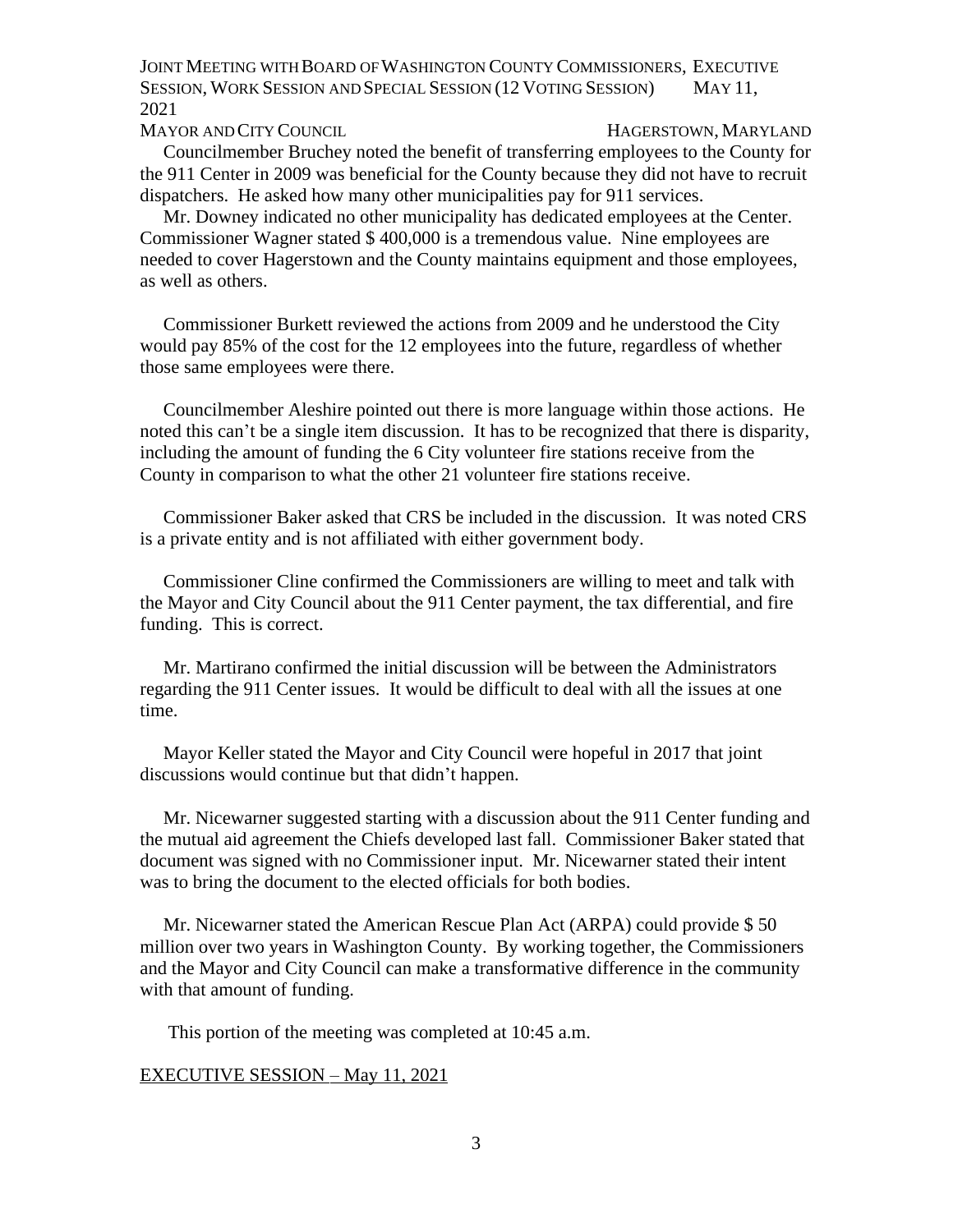MAYOR AND CITY COUNCIL HAGERSTOWN, MARYLAND

On a motion duly made by Councilmember R. E. Bruchey, II and seconded by Councilmember S. McIntire, the Mayor and City Council unanimously agreed by voice vote to meet in closed session to consider a matter that concerns the proposal for a business or industrial organization to locate, expand, or remain in the State (#4) (Section 3-305(b)), and to discuss the appointment, employment, assignment, promotion, discipline, demotion, compensation, removal, resignation or performance evaluation of appointees, employees, or officials over whom it has jurisdiction (#1) (Section 3-305(b)), on Tuesday, May 11, 2021 at 3:02 p.m. in the Council Chamber, 2nd floor, City Hall, Hagerstown, Maryland.

The following people were in attendance: Mayor E. Keller, Councilmember K. B. Aleshire, Councilmember R. E. Bruchey, II, Councilmember T. Burnett, Councilmember T. Martinez, Councilmember S. McIntire, City Administrator Scott Nicewarner, Michelle Hepburn, Chief Financial Officer, Jill Thompson, Director of Community and Economic Development, Kathleen Maher, Director of Planning and Code Administration, Doug Reaser, Business Development Specialist, Jonathan Kerns, Community Development Manager, Paul Fulk, Neighborhood Services Manager, Wes Decker, Communications Manager, Senator Paul Corderman, Delegate Brenda Thiam, and Donna K. Spickler, City Clerk.

The meeting was held to discuss three business proposals and to consider membership of the Board of Zoning Appeals. No formal action was taken at the meeting. On a motion duly made, seconded, and passed, the meeting was adjourned at 3:53 p.m.

## WORK SESSION AND SPECIAL SESSION  $(12^{\text{TH}}$  VOTING SESSION) – May 11, 2021

Mayor E. Keller called this Work Session and Special Session (12<sup>th</sup> Voting Session) of the Mayor and City Council to order at 4:06 p.m., Tuesday, May 11, 2021 in the Council Chamber at City Hall. Participating with the Mayor were Councilmembers K. B. Aleshire, R. E. Bruchey, II, T. Burnett, T. Martinez, and S. McIntire, City Administrator Scott A. Nicewarner, and City Clerk D. K. Spickler.

## 2021 Legislative Session Recap

 Senator Paul Corderman and Delegate Brenda Thiam were present to provide a review of the 2021 Legislative Session.

 Senator Corderman stated this session was unique in that it was held during a pandemic and it was his first in the Senate. There was multiple COVID-19 testing each week, plexiglass cubicles were set up on the Senate floor, committee meetings were held virtually, and sessions were streamed. He stated it was challenging to conduct public policy. A \$ 2.6 billion deficit was anticipated at the beginning of the session but it ended with a surplus. This is in part due to funding from the Federal government. The Governor's Relief Act provided stimulus funding to individuals and businesses.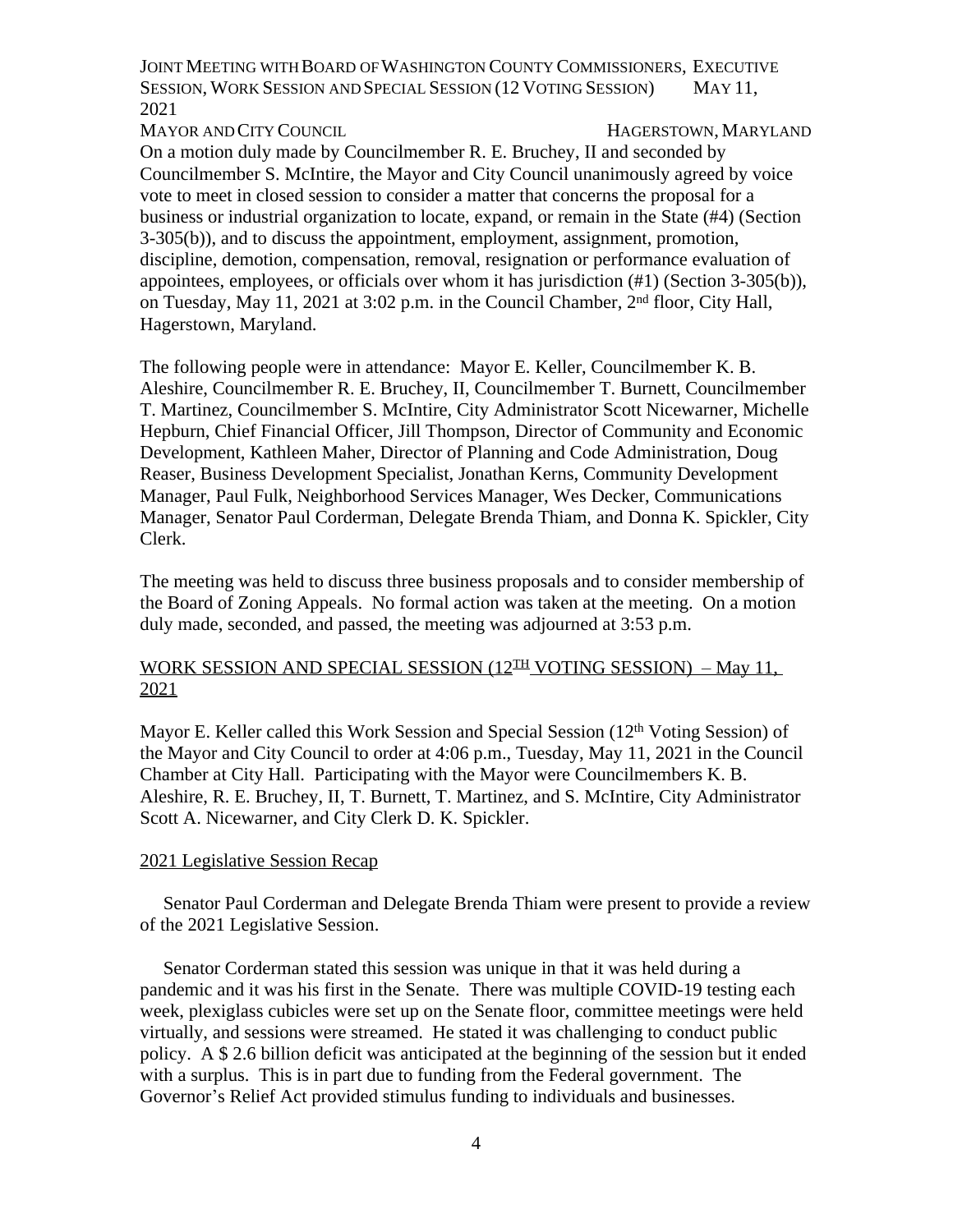MAYOR AND CITY COUNCIL SERVICE SERVICES AND THE HAGERSTOWN, MARYLAND

Senate Bill 1 provided funding for black colleges in Maryland. Police reform bills were passed. During the 90 day session, they passed the budget, addressed societal concerns and were able to complete the full session.

 Senator Corderman serves on the Budget and Taxation Committee, along with Senator Edwards. The sports gaming bill has passed and there will be venues in this area. Funding has been provided to Smithsburg High School and to the Hagerstown Aviation Museum. The last installment payment for the UIP has been made. Everyone is excited to have the Maryland Theatre reopen. Funding was provided for the YMCA. There is \$ 300,000 in the capital budget for the multi-use center Phase 3 study. Funding is also provided for improvements at District Court.

 Senator Corderman then provided an update on the multi-use center. There is significant support at the State level for this project and people appreciate and understand what a project of this size can do for Hagerstown. With this support, it seems the stars aligned and funding of \$ 70 million is being allocated for the project. The Maryland Stadium Authority will design and build the center and turn it over to the Hagerstown/Washington County Industrial Foundation (CHIEF). The State is not building a baseball stadium, although baseball will be played there. This project is about the economic impact and the potential to develop investor confidence in one of the most impoverished areas of Washington County.

 Senator Corderman reminded the group that at the January Work Session, Eric Menzer reported that they are in the hospitality business, baseball just happens to be part of that. Mr. Bowen is excited about baseball but he is more excited about the economic impact. This is a generational opportunity that will change the trajectory of Washington County. He anticipated this will be the anchor for the next Urban Improvement Project. He hopes this project will be the beginning of projects for better housing opportunities and improvements for the Jonathan Street community. Common goals provide opportunities for the betterment of the community.

 Delegate Thiam stated the session was interesting due to the pandemic. This was her first session and she stated there was good legislation considered and working together across the aisle. Many bills were presented to the House of Delegates. There were 1,400 House Bills and 400 Senate Bills presented. She is assigned to the Judiciary Committee Subcommittee of Public Safety and Family Law. Many bills were passed under the umbrella of the Police Reform Bills. As SB17 has passed requiring body worn cameras for all police officers and provides counselling and support for officers on the use of force, she hopes the State will provide support and funding to pay for things outside the required equipment. She offered an amendment to the bill requiring 20 seconds for residents to open a door to a police officer. If they don't, the officer can forcibly enter the building. She offered an amendment of 15 seconds as she felt the bill was really tying the hands of police officers. She discussed the police reform bills with Chief Kifer and HPD staff. This bill also removes the LEBOR (Law Enforcement Officers Bill of Rights) and replaces it with a board of citizens. She initially did not vote in favor of this bill.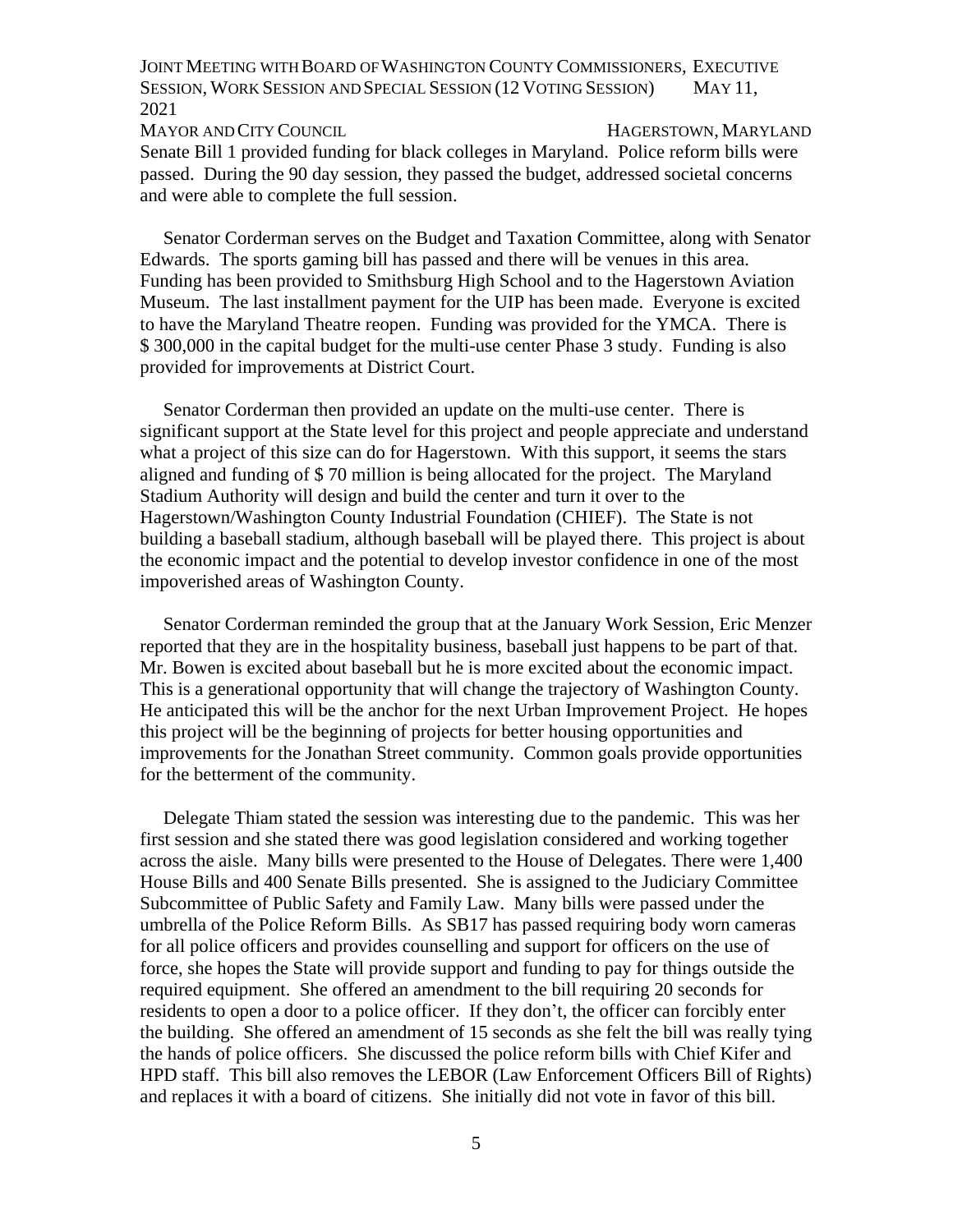## MAYOR AND CITY COUNCIL HAGERSTOWN, MARYLAND

Officers still have rights to protect them. Transparency is important in the community. The bill also included scholarships for higher education for officers. The bill is not perfect but you can't allow perfect to the be enemy of good. By the third reading, she voted in favor of the bill. She hopes this doesn't scare off potential officers. She hopes it draws them into the fold and assures them they are protected. She supported a bill for \$ 100,000 for the Robert W. Johnson Center and the \$ 50,000 match was dropped due to her conversations.

 The opioid crisis is significant in Washington County. She has been assured there are additional resources to fight this. She has also met with Mayor Keller and Vicky Sterling, Washington County Health Department, to discuss the crisis.

 Mayor Keller thanked Delegate Thiam for talking with her and Ms. Sterling about this. This community desperately needs a detox center. This could be a good discussion for a future Work Session. There is a serious shortage of emergency providers for people who are desperate. Councilmember McIntire agreed there is a great need in the community and conversations are taking place. She suggested Delegate Thiam be part of these conversations.

 Councilmember Aleshire thanked Delegate Thiam for the information regarding the police reform bills. He congratulated Senator Corderman and the group that has been successful in moving a multi-use center forward. He pointed out he is not diabolically opposed to projects like a multi-use center. He has a different perspective of the community than Senator Corderman does. The Mayor and City Council have remained neutral on the process, as the Coalition asked. He has been very clear that a third parking deck is needed as soon as possible. He stands as ready as necessary to move it forward. He believes the City is behind in securing the properties and getting the process started. He thanked Senator Corderman for the information on sports betting. He wants to understand what the State passes in this regard. He realizes the multi-use center is a private effort now and he does not have a great desire to see the base plan, except for how it works with the cultural trail.

 Senator Corderman indicated conversations about where sports betting would be permitted were occurring up until the last day before the bill was passed. As ownership of the mulit-use center is settled, conversations will continue and lines of communication will be open. He realizes the Cultural Trail and the future of it is a big concern for Councilmember Aleshire and Hagerstown's citizens. It is important to establish a strong partnership going forward since this is the largest State investment in this part of the state.

 Mr. Nicewarner stated the Maryland Stadium Authority (MSA) is scheduled to release the Phase II study next week. He is waiting on confirmation from them for scheduling a presentation during the May 18, 2021 Work Session.

### FY22 Budget Review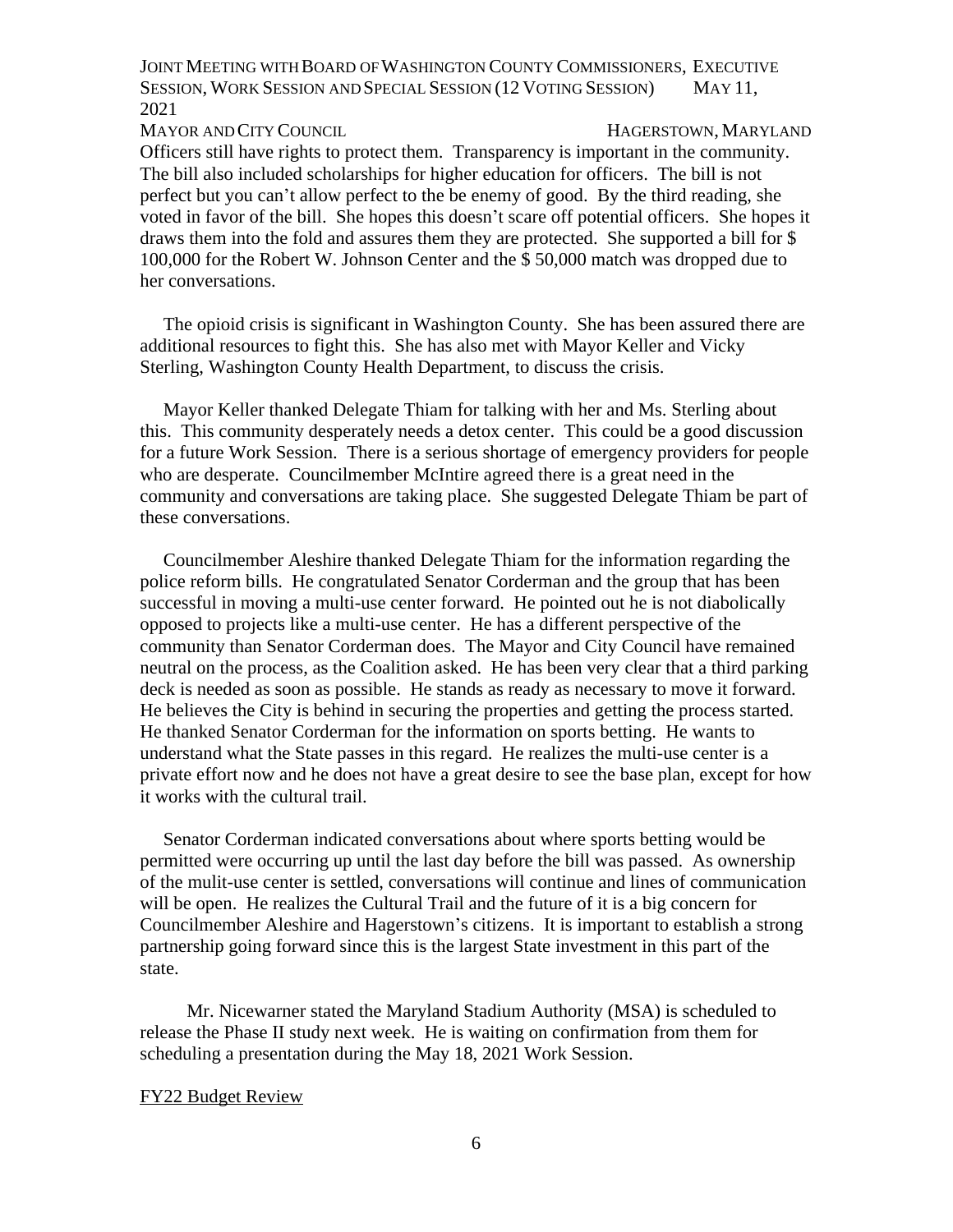JOINT MEETING WITH BOARD OF WASHINGTON COUNTY COMMISSIONERS, EXECUTIVE SESSION, WORK SESSION AND SPECIAL SESSION (12 VOTING SESSION) MAY 11, 2021 MAYOR AND CITY COUNCIL HAGERSTOWN, MARYLAND

 Michelle Hepburn, Chief Financial Officer, Brooke Garver, Accounting and Budget Manager, and Jonathan Kerns, Community Development Manager, were present to continue the FY22 Budget Review.

 The City of Hagerstown is an entitlement grantee under the Community Development Block Grant (CDBG) Entitlement Program. Entitlement grantees receive an annual allocation of Federal CDBG funds directly from the U. S. Department of Housing and Urban Development (HUD). These funds must be used for community based programs and activities that meet one of the three CDBG National Objectives.

 From 1989 through 2011, the average CDBG entitlement amount received by the City was \$ 1,034,875. From 2012 through 2018, federal budget cuts significantly reduced the City's CDBG funding resulting in an average entitlement amount of \$ 682,565 over this seven year period. After seven years of the significantly reduced entitlement amounts, the City's FY19, FY20, and FY21 entitlement amounts were increased to \$ 757,083, \$ 771,030, and \$ 803,671 respectively. The estimated entitlement amount for FY22 is \$ 800,000. The exact entitlement amount for FY22 has been announced and the City will receive \$ 823,000.

 Mr. Kerns noted staff develops a plan for use of the funding that is very specific and adheres to the National Objectives and Hagerstown' five year CDBG consolidation plan. The Department of Community and Economic Development (DCED) works in cooperation with other City Departments to carry out neighborhood based projects. Proposed Public Facility projects to be carried out in cooperation with the Department of Parks and Engineering for FY22 include Fairgrounds Park Skate Park Construction, City Park Walking Bridge Reconstruction, Potterfield Pool Lighting Enhancement, and sidewalk accessibility ramp construction. The FY22 CDBG budget also proposes support for local public service providers. Public service providers must carry out eligible activities that meet crucial, identifiable, and unmet community needs for low and moderate income City residents.

 In April of 2020, the City received a \$ 472,845 allocation of CDBG-CV funding. This funding was provided through the Federal CARES Act legislation in response to the COVID-19 pandemic. The City distributed this funding in FY21 to multiple non-profit organizations for housing crisis assistance and food resource assistance. An additional \$ 274,365 of CDBG-CV funding has been awarded to the City and this funding will be distributed to eligible nonprofit organizations later in FY21 after an application and review process. Mr. Kerns stated the first allocations are almost fully spent. The most recent recipients are submitting expenditures as well.

 Mayor Keller stated the breakfast program at Goodwill Horizon provides breakfast three days per week. They were sold out every day. Because of the obvious need for food, other organizations are donating warm breakfasts on the other two days per week.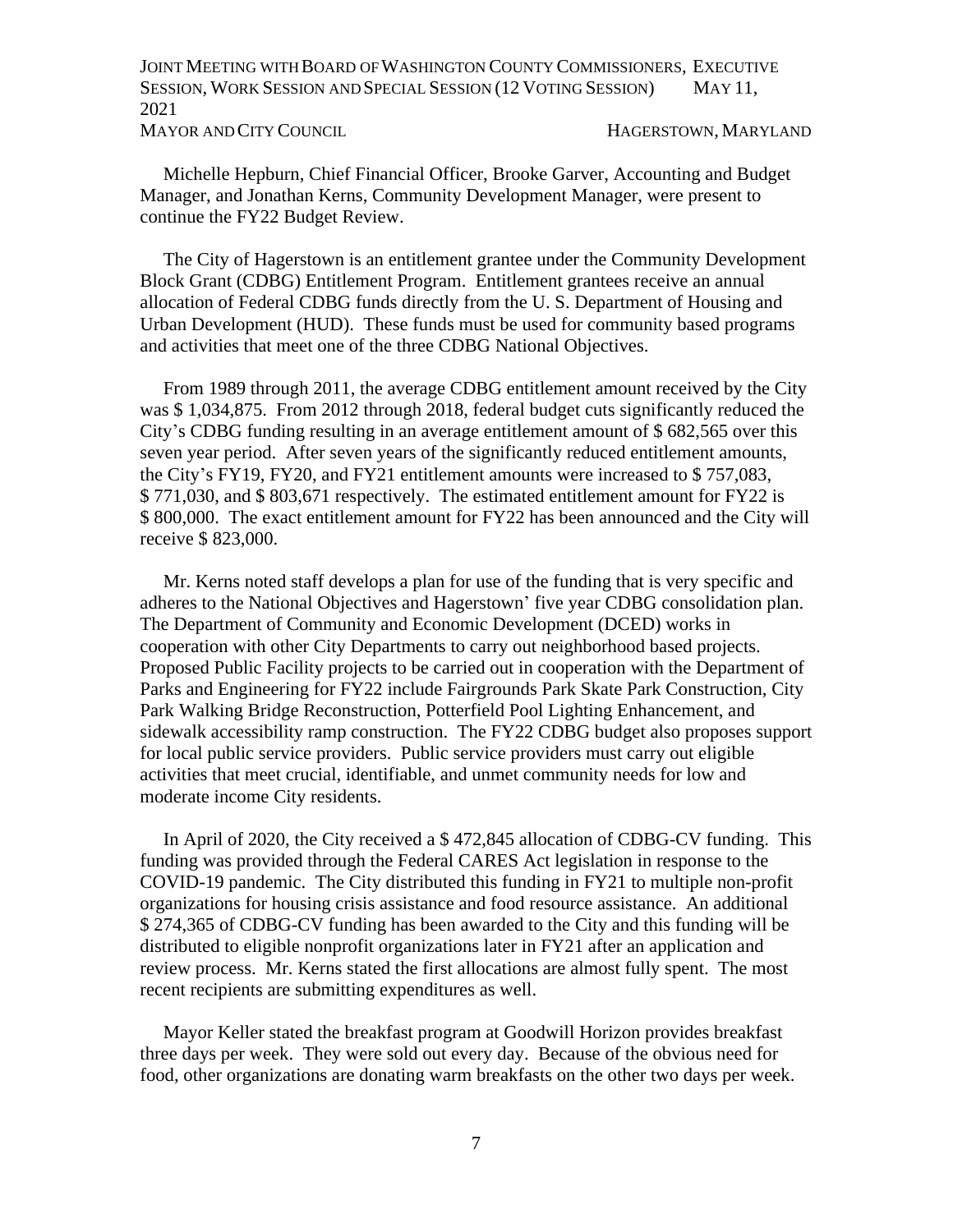#### MAYOR AND CITY COUNCIL HAGERSTOWN, MARYLAND

 Mr. Kerns will provide a more detailed discussion in June, with approval of amendments to the Annual Action Plan later in June. He pointed out a microenterprise grant assistance program would have to qualify with the income guidelines and have five or fewer employees.

 Ms. Hepburn pointed out any funding allotted for demolition through CDBG for a future use is restricted to the HUD criteria. If a decision is made 30 years from now to use a vacant lot (due to demolition) for a non-CDBG eligible use, the City could potentially be required to repay HUD.

 Income from the prior year can be used for current year programs, with a cap of 15% in funds. The City has been fortunate to utilize some of the funding to provide funding for one of the part time Code Compliance inspector positions.

 Mr. Kerns noted some of the housing repair programs are managed in-house and also with assistance from other community organizations – such as Habitat for Humanity and the Commission on Aging.

 Ms. Hepburn pointed out other governmental funds include Economic Redevelopment, where almost all of the City's incentive programs are covered. After initial funding for Invest Hagerstown was utilized, DCED offered down payment/rehab incentives funded through a State Community Legacy Grant in FY18 and FY19. During FY19, \$ 200,000 committed for the Invest Hagerstown program was temporarily reallocated to provide The Maryland Theatre expansion project a grant. As a result of a FY18 actual surplus in the General Fund, the original \$ 200,000 has now been restored back to the initial Invest Hagerstown. At such time in the future that a Class A office building will be built, the City will fund the \$ 250,000 that was included in the original Request for qualifications bid in December, 2014.

 Beginning in FY19, the Invest Hagerstown program was started again, with dedicated funding from the General Fund real estate tax rate. Funding was provided in the amounts of \$ 549,000 in FY19, \$ 800,000 in FY20, and \$ 804,000 in FY21 to support various incentive program components. Since FY19, the Invest Hagerstown Program has leveraged more than \$ 15 million in private sector investment, more than 100 new jobs, and 23 new homeowners.

 The FY22 Budget includes \$ 819,000 for funding of the Invest Hagerstown Program. The components of the program ae expected to model similarly to the FY21 program with some possible variation.

 The total incentive program funding is \$ 1.8 million. Of that total, \$ 1,050,000 is restricted – meaning it can only be used for the specific incentive program it is attributed to. There is \$ 750,000 in unrestricted funding.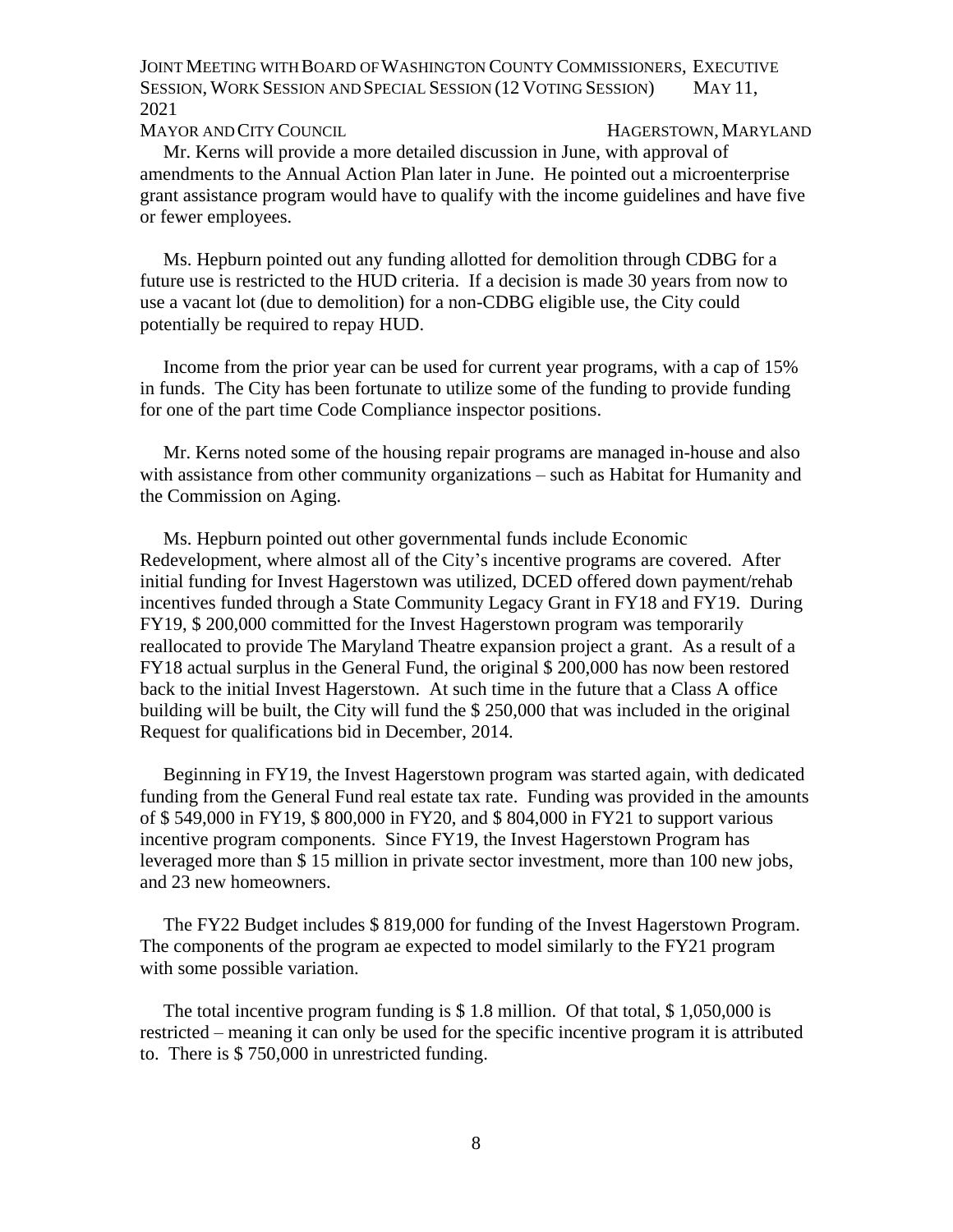MAYOR AND CITY COUNCIL HAGERSTOWN, MARYLAND

 Councilmember Aleshire asked if the funding will be expended fully in each of the specific categories. Ms. Hepburn indicated this is correct. Staff will provide routine updates to the Mayor and City Council as the program is utilized.

Ms. Garver reviewed the Utilities Enterprise Funds. Information is as follows:

- 1. Electric Fund the wholesale power rate is in place through May 31, 2022 with an extension after that time through May 31, 2024, which sets both the revenue and majority of all expenses. One full-time position was unfunded during FY21. Total capital projects are included in the amount of \$ 1.3 million. There is \$ 12,000 included in surplus for FY22. Total unrestricted cash on hand as of May 6, 2021 is \$ 6.6 million
- 2. Water Fund Cost rate model approved and effective FY20 through FY24 (3.0% annual increases). There is no change in full-time staffing positions but reallocation of lab staffing with Wastewater Fund is included. Total capital projects are included in the amount of \$ 2.8 million. There is \$ 124,000 in surplus for FY22. Total unrestricted cash on hand as of May 6, 2021 is \$ 10.4 million.
- 3. Wastewater Fund Cost rate model approved and effective FY20 through FY24 (2.0% annual increases). No change in full-time staffing positions but reallocation of lab staffing with Water Fund is included. Total capital projects are included in the amount of \$ 2.6 million. Includes \$ 1.6 million surplus for FY22. Total unrestricted cash on hand as of May 6, 2021 is \$ 4.8 million.

 Councilmember Aleshire stated the \$ 1.6 million surplus in Wastewater seems high. Ms. Hepburn stated Wastewater has not had the surpluses that the other two utilities have in recent years. Staff is trying their best to make sure Wastewater cash funds are not depleted.

 Councilmember Aleshire stated he recalls several years where low surpluses or deficits were caused by non-payment from customers. Ms. Hepburn stated this is not the case. There are capital projects that are pending and the surplus will partially fund those projects.

 Councilmember Bruchey asked Nancy Hausrath, Director of Utilities, if there are plans to repair the stone building at the Breichner Water Plant. Ms. Hausrath indicated there are. Staff has received reports of kids entering the building and there has been some vandalism. The structure is not on the historical register. Estimates to repair the damage was \$ 500,000 some time ago. It is now infested with birds and would take a specialist to mitigate. Staff has received word it can be removed.

Impact of 2021 State Legislation Passed on Police Reform and its Impact on Hagerstown Police Department Operations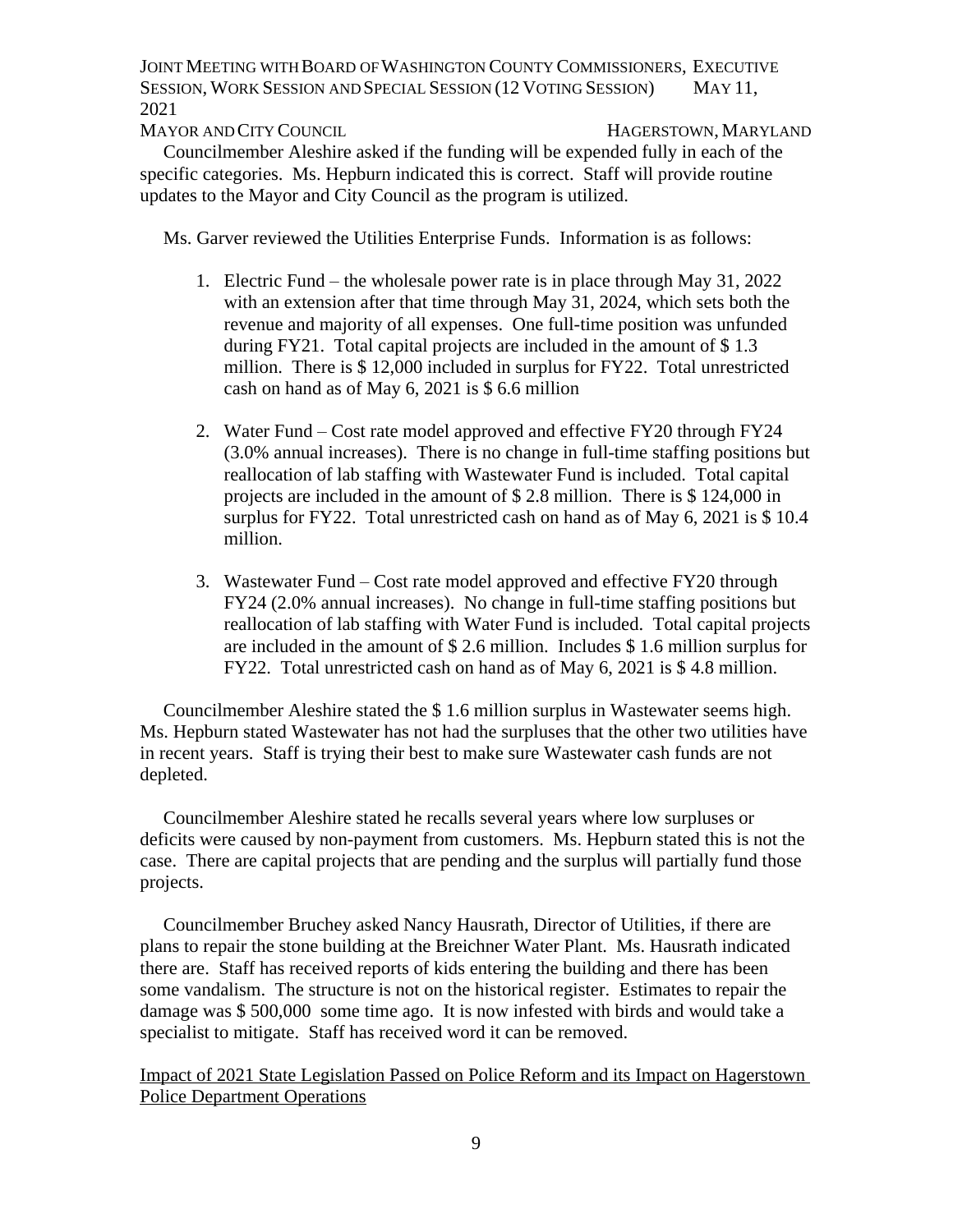### MAYOR AND CITY COUNCIL SERVICE SERVICES AND HAGERSTOWN, MARYLAND

 Scott Nicewarner, City Administrator, announced this item is being postponed as Chief Kifer is unable to attend due to a family issue. Mr. Nicewarner noted many of the police reforms are already in practice at the Hagerstown Police Department. Officers started wearing body cams five years ago. Some of the other reforms were modeled after the CALEA certification, in which HPD already participates. There will be some concerns with recruiting and retaining officers. There are monthly meetings with the rank and file to discuss these things, with a goal of maintaining the current quality of services and to not be impaired by police officers leaving. Recruitment efforts are increasing. This is not a City of Hagerstown specific issue – it is a regional and country wide issue. Chief Kifer will be available later to talk more about the reform bill impacts.

## Main Street Operating Assistance Grant Applications

 Kitty Clark, Community Events Coordinator, was present to review an Operating Assistance Grant application to the Maryland Department of Housing and Community Development (DHCD) in support of the Hagerstown Main Street program.

 Hagerstown is a state-designated Main Street Community. This program aims to bring economic vitality to traditional downtowns with a five-pronged approach: design; organization; promotion; economic restructuring; and clean, safe, and green. As a designated community, the City has the opportunity to apply for state funds through DHCD to support activities that fall within these categories. The proposed Operating Assistance Grant application is for projects in FY22. The application is due May 21, 2021, with award notification expected in July. The City has a history of applying for Operating Assistance Grants through DHCD in support of the Main Street program.

 In this FY22 Operating Assistance Grant, the City is requesting \$ 35,310.00 with a City contribution of \$ 5,000.00 from the Main Street Hagerstown line item in the General Fund. While this grant does not require a matching amount, applications that demonstrate support from other funding sources are more competitive. The overall project of the requested funds is downtown beautification, with enhanced streetscape and landscape. Three distinct components make up the request and are as follows:

- 1. Replacement Pole Banners
- 2. Landscaping and Maintenance at Public Square
- 3. Holiday Decorations for Holiday Cheer Program

 It was the general consensus of the Mayor and City Council to approve the application by resolution at the May 18, 2021 Special Session.

 Mayor Keller asked that a Main Street update be included on a Work Session soon. Mr. Nicewarner stated conversations have been held about restructuring within some departments. There had been some talk about moving Main Street to its own entity but COVID-19 derailed those talks. In the future, Ms. Clark may be more involved in Main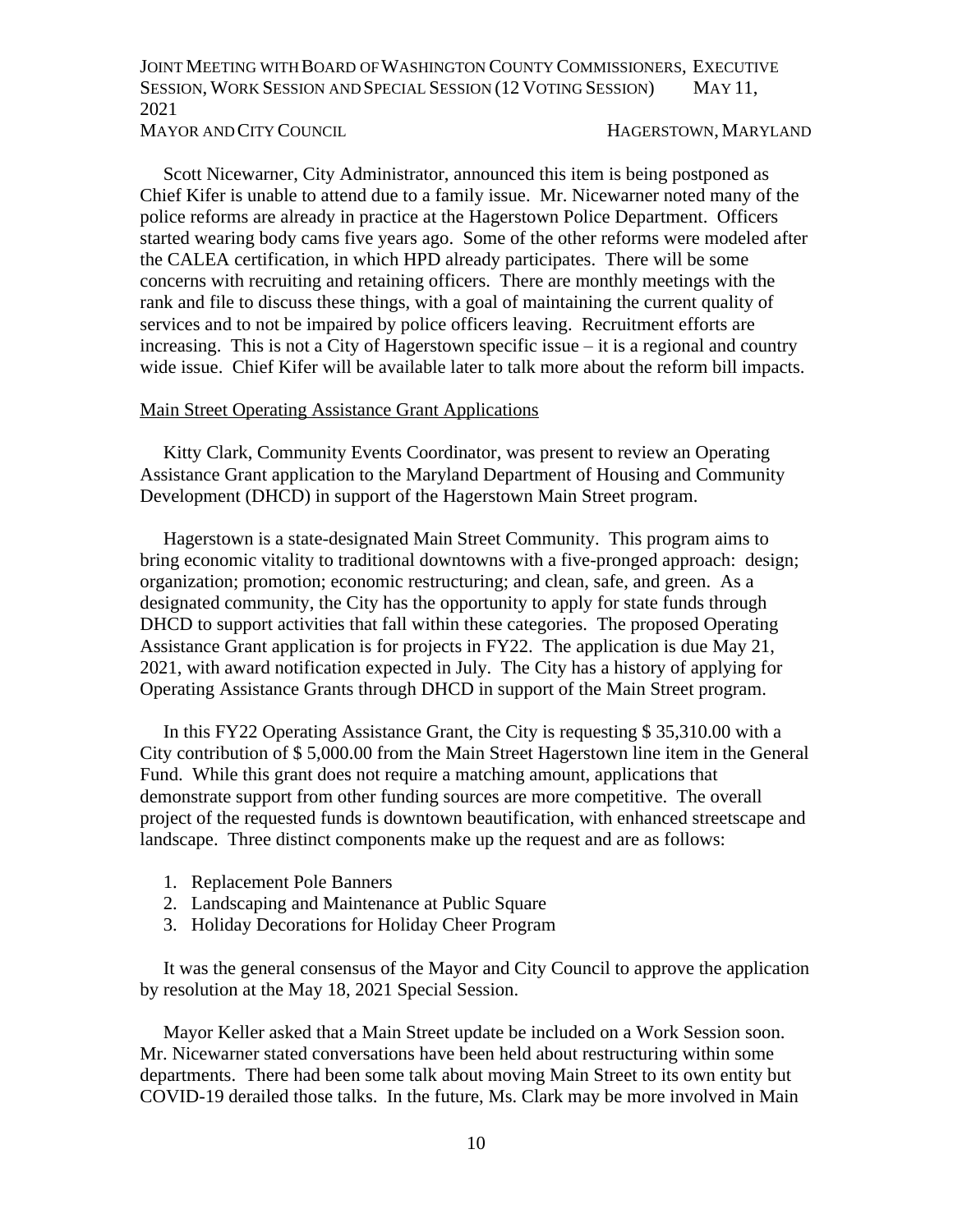MAYOR AND CITY COUNCIL HAGERSTOWN, MARYLAND

Street and other incentive programs. This may be an opportunity to boost the program and have it be a turn key operation for turning over to a non-profit entity.

 Councilmember McIntire strongly encouraged staff to engage the members of the Hagerstown Youth Advisory Council for their input. Their excitement about downtown will be helpful.

 Jill Thompson, Director of Community and Economic Development, stated the team has been working hard to disperse funds they secured for business assistance. The Main Street group has been assisting with this effort.

A break was taken at 5:37 p.m.

## SPECIAL SESSION – (12<sup>TH</sup> VOTING SESSION)

 On a motion duly made by Councilmember R. E. Bruchey, II and seconded by Councilmember T. Martinez, the Mayor and City Council unanimously agreed by voice vote of all members present to meet in Special Session at 7:00 p.m. on Tuesday, May 11, 2021 in the Council Chamber, City Hall, Hagerstown, Maryland.

 The following people were present: Mayor E. Keller, Councilmember R. E. Bruchey, II, Councilmember T. Burnett, Councilmember T. Martinez, and Councilmember S. McIntire, Scott Nicewarner, City Administrator, and City Clerk D. K. Spickler. Councilmember K. B. Aleshire was not present.

### Public Hearing: Real Property Tax Increase

 A Public Hearting was held to receive comments on and to discuss the proposed tax rate for FY2021/22. Michelle Hepburn, Chief Financial Officer, was present for both this hearing and the proposed budget hearing.

 Ms. Hepburn stated the Mayor and City Council of the City of Hagerstown, Maryland advertised the notice for this public hearing as follows:

 The Mayor and Council of the City of Hagerstown, Maryland proposes to increase real property taxes. For the tax year beginning July 1, 2021, the estimated real property assessable base will increase by 2.8%, from \$2,406,751,780 to \$2,473,329,781. If the City of Hagerstown maintains the current tax rate of \$1.0020 per \$100 of assessment, real property tax revenues will increase by 2.8% resulting in \$667,111 of new real property tax revenues. In order to fully offset the effect of increasing assessments, the real property tax rate should be reduced to \$0.9750, the constant yield tax rate. The City of Hagerstown is considering not reducing its real property tax rate enough to fully offset increasing assessments. The City of Hagerstown proposes to adopt a real property tax rate of \$1.0020 per \$100 of assessment. This tax rate is 2.8% higher than the constant yield tax rate and will generate \$667,111 in additional property tax revenues.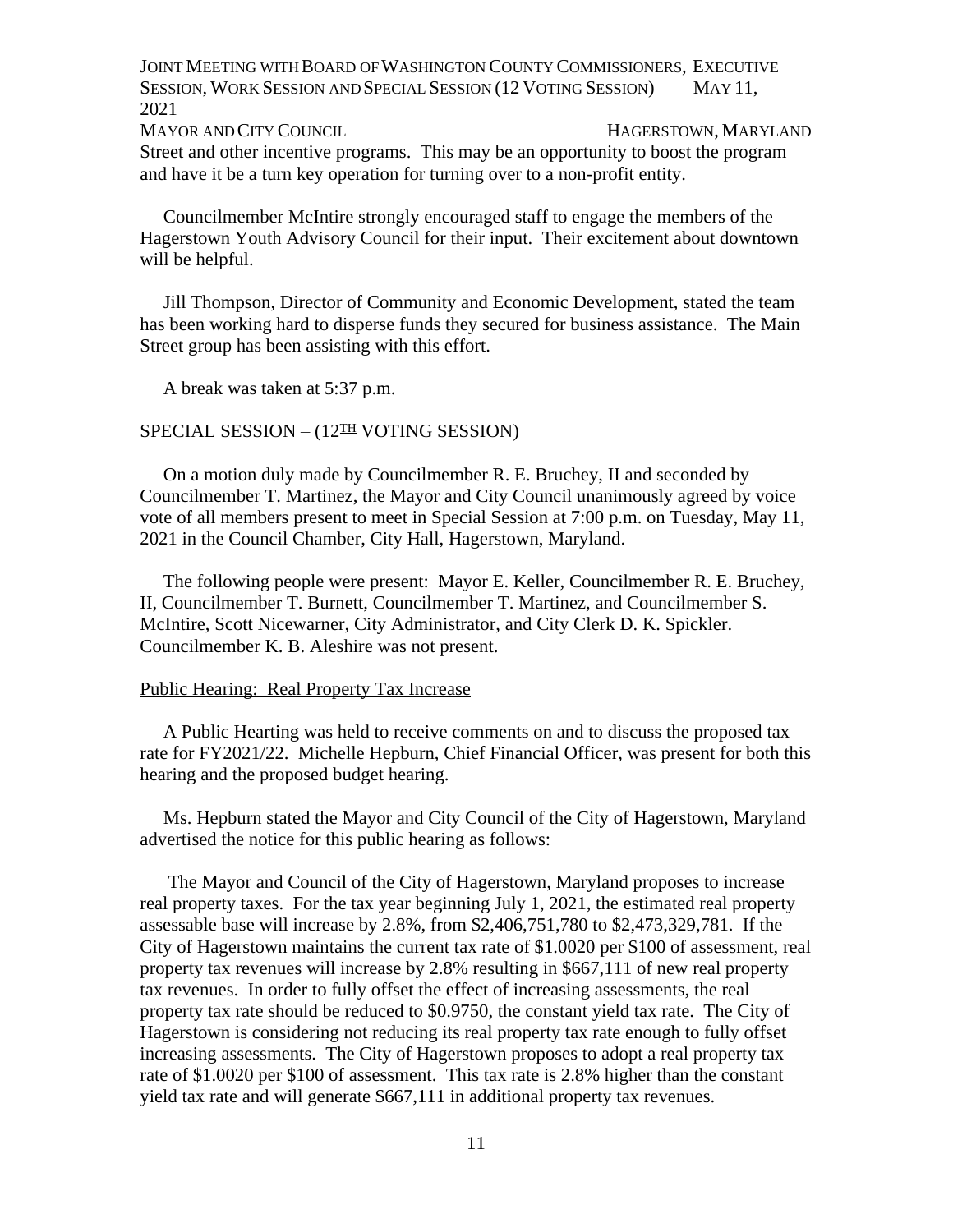## JOINT MEETING WITH BOARD OF WASHINGTON COUNTY COMMISSIONERS, EXECUTIVE SESSION, WORK SESSION AND SPECIAL SESSION (12 VOTING SESSION) MAY 11, 2021 MAYOR AND CITY COUNCIL SERVICE SERVICES AND HAGERSTOWN, MARYLAND

 The City of Hagerstown has a different rate for Apartments real properties. A chart showing the corresponding information for tax rates for those properties is included in the published notice.

There was no testimony presented, either in favor of, or against the proposed tax rates.

 Ms. Hepburn reported the notice of this public hearing was published on April 30, 2021.

 The hearing was then closed. The record will remain open for 10 days for additional comments.

Introduction of the Ordinance for the tax rates is scheduled for later in this meeting.

## Public Hearing: Proposed Budget July 1, 2021 – June 30, 2021

 A Public Hearing was held to receive comments on and to discuss the proposed budget for Fiscal Year 2021/22. The proposed budget is \$142,035,625. The General Fund total is \$66,351,895. Ms. Hepburn stated money in the general fund budget is received from property tax revenues, State Highway User Revenues, State Income Taxes, Licenses and Permits, Refuse Collection Fees, and other revenues. Expenditures include Capital Improvements, maintenance and repairs and material/supplies/utilities.

 The Capital Improvement budget is \$13,716,416. The majority of the projects are funded with grants and bond proceeds. These funds are strictly restricted and cannot be used for other purposes.

There was no testimony presented, either in favor of, or against the proposed budget.

 The hearing was then closed. The record will remain open for 10 days for additional comments.

 Introduction of the Ordinance for the proposed budget is scheduled for later in this meeting.

## **Introduction of an Ordinance: Tax Rates Beginning July 1, 2021**

Action: On a motion duly made by Councilmember S. McIntire and seconded by Councilmember R. E. Bruchey, II, the Mayor and City Council unanimously agreed by voice vote of all members present to introduce an ordinance to establish the City's tax rates for the fiscal year July 1, 2021 through June 30, 2022 on the basis of \$1.002 per \$100 of assessed value of all real property excluding properties designated as Apartments which will be \$1.032 per \$100 of assessed value and \$2.505 per \$100 of assessed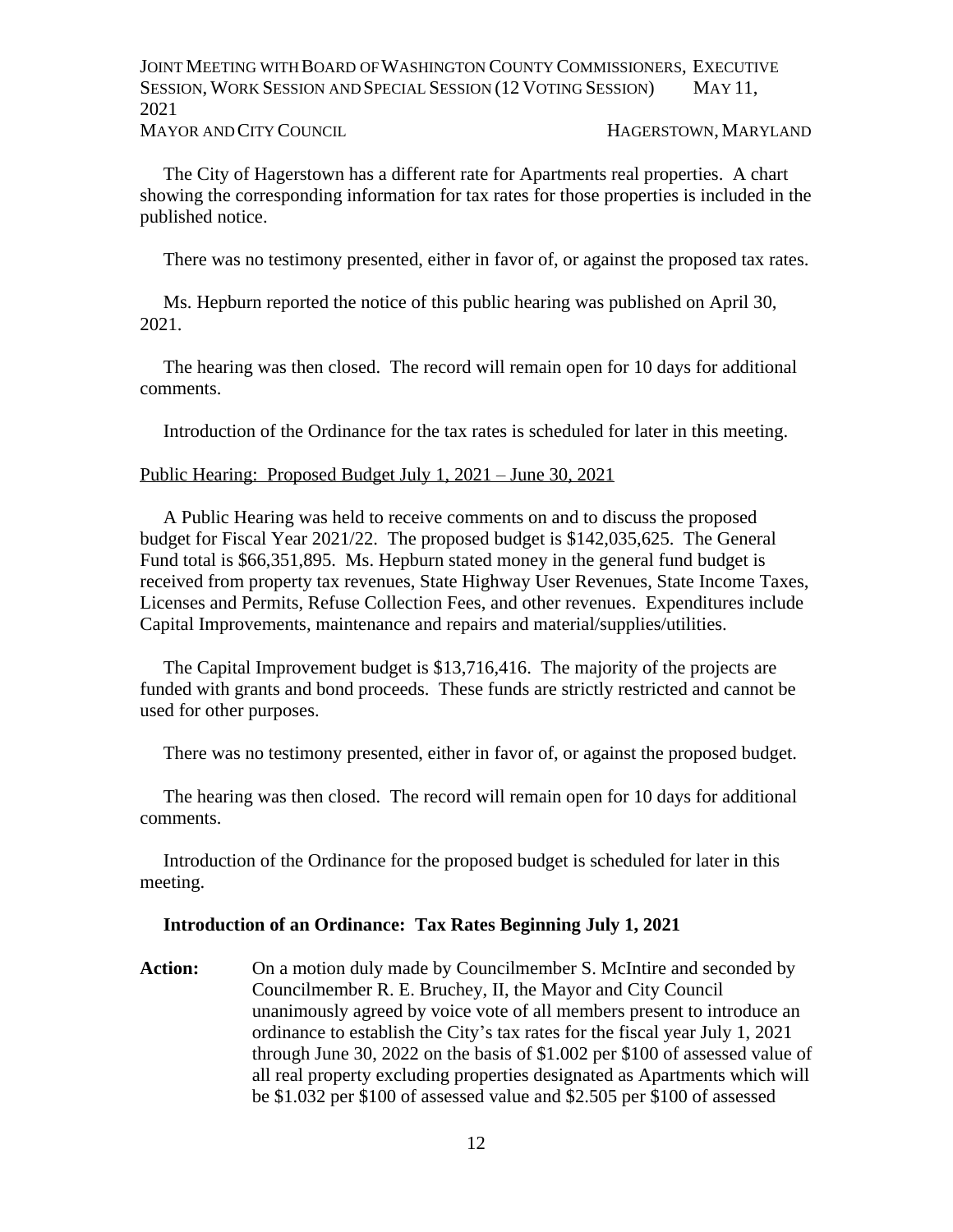JOINT MEETING WITH BOARD OF WASHINGTON COUNTY COMMISSIONERS, EXECUTIVE SESSION, WORK SESSION AND SPECIAL SESSION (12 VOTING SESSION) MAY 11, 2021 MAYOR AND CITY COUNCIL HAGERSTOWN, MARYLAND

value of all business personal property within the City of Hagerstown These rates are the same as current FY21 rates.

Discussion: Mayor Keller thanked staff for presenting a budget without a tax rate increase.

# **Introduction of an Ordinance: Budget FY2021/2022**

**Action:** On a motion duly made by Councilmember R. E. Bruchey, II and seconded by Councilmember S. McIntire, the Mayor and City Council unanimously agreed by voice vote of all members present to introduce an ordinance to adopt the City's budget for fiscal year July 1, 0221 through June 30, 2021 in the total amount of \$ 142,035,625.

# **Introduction of an Ordinance: Amend the City Code by Repealing and Reenacting Chapter 140, the Land Management Code**

Action: On a motion duly made by Councilmember T. Martinez and seconded by Councilmember T. Burnett, the Mayor and City Council unanimously agreed by voice vote of all members present to introduce an ordinance to amend the City Code by repealing and re-enacting Chapter 140, Land Management Code. The re-enacted Land Management Code includes the 2020 package of annual revisions finalized by the Mayor and City Council. This re-enacted version of the Land Management Code shall be known as version 3.7.

# **CITY ADMINISTRATOR'S COMMENTS**

 *Scott A. Nicewarner, City Administrator,* expressed condolences to the family of Kenny Raynor, Public Works employee, who passed away last week. He thanked Jason Rodgers, Parking System Supervisor, and the EMS crew who assisted Mr. Raynor when he experienced a medical emergency at work. He was very active in the community and will be missed.

# **MAYOR AND COUNCIL COMMENTS**

*Councilmember S. McIntire* offered condolences to Mr. Raynor's family.

*Councilmember T. Martinez* had no additional comments.